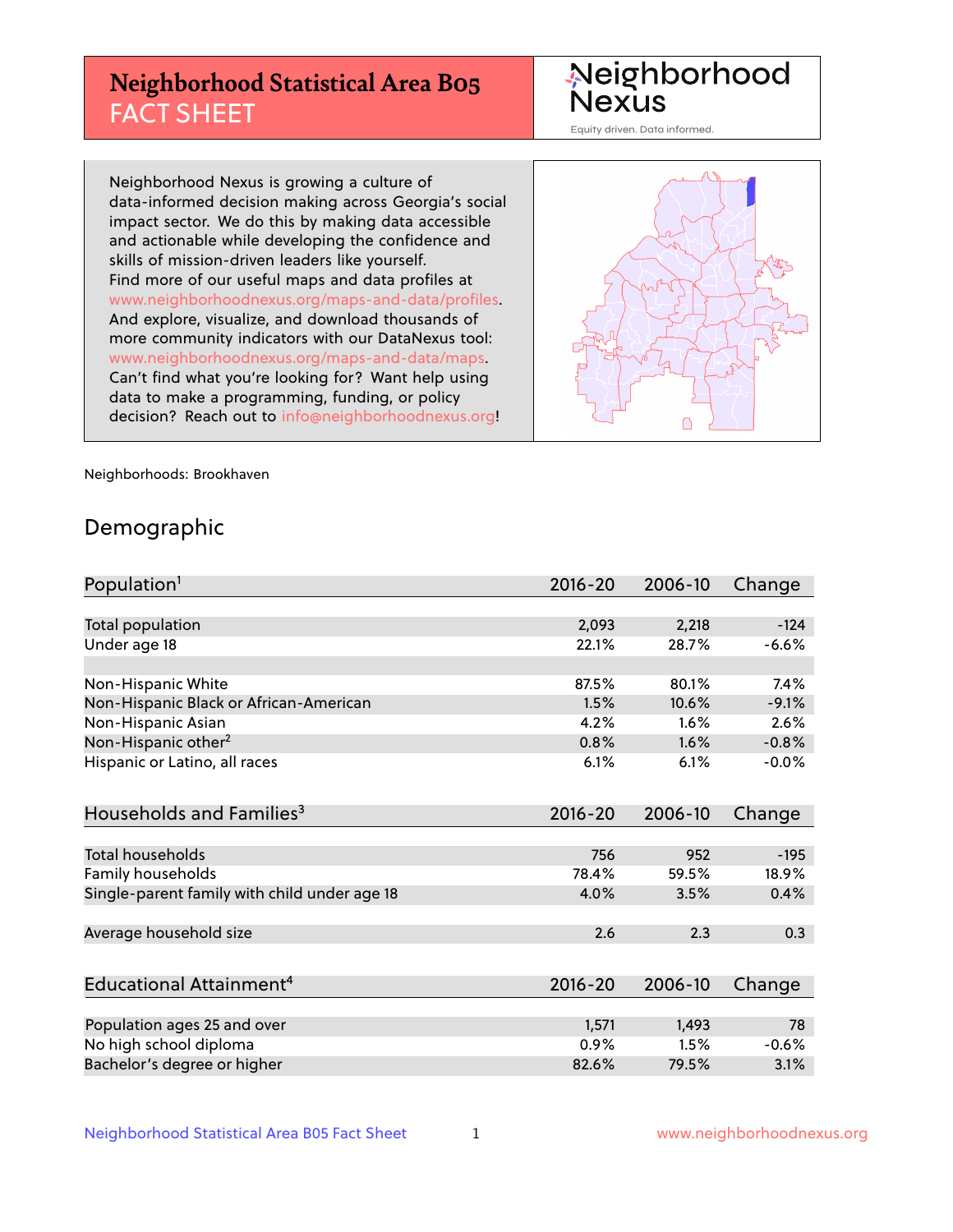## Change Measures, continued...

| Employment <sup>5</sup>                                 | $2016 - 20$   | 2006-10      | Change     |
|---------------------------------------------------------|---------------|--------------|------------|
|                                                         |               |              | 324        |
| Total workers residing in Neighborhood Statistical Area | 1,156<br>8.2% | 832<br>16.2% | $-8.0%$    |
| Workers with earnings \$1250/month or less              | 8.8%          | 20.2%        | $-11.4%$   |
| Workers with earnings \$1251/month to \$3333/month      | 83.0%         | 63.6%        | 19.4%      |
| Workers with earnings greater than \$3333/month         |               |              |            |
| Total jobs located in Neighborhood Statistical Area     | 642           | 539          | 103        |
| Jobs with earnings \$1250/month or less                 | 19.2%         | 34.3%        | $-15.2%$   |
| Jobs with earnings \$1251/month to \$3333/month         | 46.4%         | 50.8%        | $-4.4%$    |
| Jobs with earnings greater than \$3333/month            | 34.4%         | 14.8%        | 19.6%      |
|                                                         |               |              |            |
| Jobs/workers ratio                                      | 0.6           | 0.6          | $-0.1$     |
|                                                         |               |              |            |
| Income and Poverty <sup>6</sup>                         | 2016-20       | 2006-10      | Change     |
|                                                         |               |              |            |
| Median household income                                 | $\ddagger$    | \$134,469    | $\ddagger$ |
|                                                         |               |              |            |
| Population for whom poverty status is determined        | 1,956         | 2,208        | $-252$     |
| Population below poverty                                | 0.5%          | 1.3%         | $-0.8%$    |
|                                                         |               |              |            |
| Housing'                                                | 2016-20       | 2006-10      | Change     |
|                                                         |               |              |            |
| Total housing units                                     | 863           | 1,110        | $-247$     |
| Occupied housing units                                  | 87.6%         | 85.7%        | 1.9%       |
| Vacant housing units                                    | 12.4%         | 14.3%        | $-1.9%$    |
|                                                         |               |              |            |
| Occupied housing units                                  | 756           | 952          | $-195$     |
| Owner occupied housing units                            | 84.9%         | 69.9%        | 15.0%      |
| Renter occupied housing units                           | 15.1%         | 30.1%        | $-15.0%$   |
|                                                         |               |              |            |
| Access to a Vehicle <sup>8</sup>                        | $2016 - 20$   | 2006-10      | Change     |
|                                                         |               |              |            |
| Occupied housing units                                  | 756           | 952          | $-195$     |
| No vehicle available                                    | 2.9%          | 2.0%         | 0.9%       |
|                                                         |               |              |            |
| Crime Rates, per 10,000 Population <sup>9</sup>         | 2017-21       | 2012-16      | Change     |
|                                                         |               |              |            |
| All Part I crimes                                       | 65.0          | 113.0        | $-48.0$    |
| Violent crime                                           | 1.0           | 4.2          | $-3.3$     |
| Murder                                                  | 1.0           | 0.0          | 1.0        |
| Robbery                                                 | 0.0           | 3.4          | $-3.4$     |
| Aggravated assault                                      | 0.0           | 0.8          | $-0.8$     |
| Property crime                                          | 64.0          | 108.7        | $-44.7$    |
| <b>Burglary</b>                                         | 6.7           | 24.6         | $-17.9$    |
| Larceny                                                 | 51.6          | 77.3         | $-25.7$    |
| Vehicle theft                                           | 5.7           | 6.8          | $-1.1$     |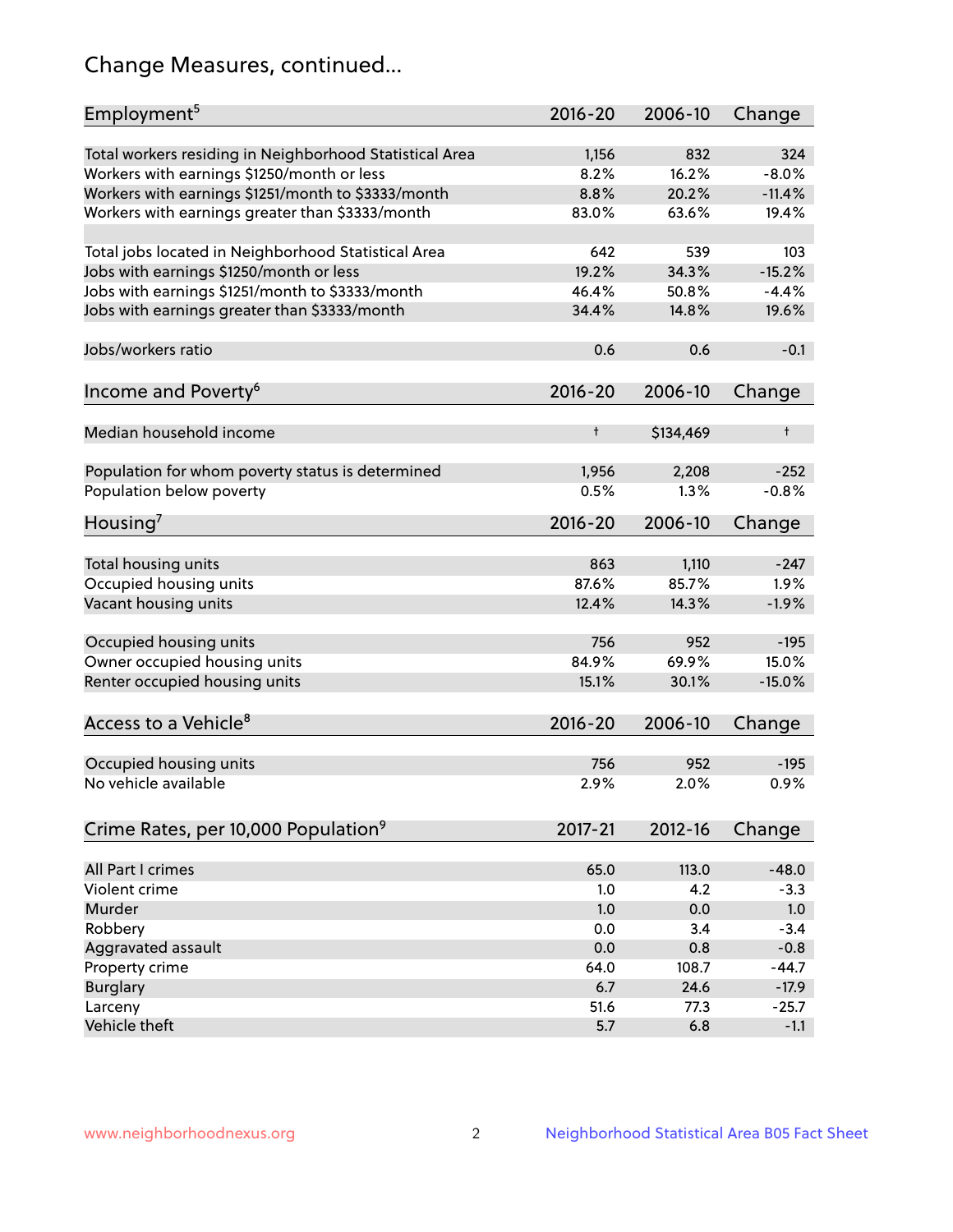## Current Data: Demographic

| Sex and Age, 2016-20 <sup>10</sup>                    | <b>Estimate</b> | Margin of Error        |
|-------------------------------------------------------|-----------------|------------------------|
| Total population                                      | 2,093           | $\pm 294$              |
| Male                                                  | 46.0%           | $\pm$ 3.9%             |
| Female                                                | 54.0%           | $\pm$ 7.1%             |
| Under 5 years                                         | 5.2%            | $\pm 3.6\%$            |
| 5 to 9 years                                          | 8.5%            | $\pm 4.5\%$            |
| 10 to 14 years                                        | 4.1%            | $\pm 2.6\%$            |
| 15 to 19 years                                        | 5.1%            | $\pm 3.6\%$            |
| 20 to 24 years                                        | 2.1%            | $\pm 2.6\%$            |
| 25 to 34 years                                        | 7.2%            | $\pm$ 5.2%             |
| 35 to 44 years                                        | 11.7%           | $\pm$ 3.7%             |
| 45 to 54 years                                        | 17.1%           | $\pm$ 7.1%             |
| 55 to 59 years                                        | 12.8%           | ±4.3%                  |
| 60 to 64 years                                        | 4.6%            | $\pm$ 3.2%             |
| 65 to 74 years                                        | 9.0%            | $\pm$ 4.9%             |
| 75 to 84 years                                        | 6.6%            | $\pm 3.6\%$            |
| 85 years and over                                     | 6.0%            | $\pm$ 4.1%             |
| Median age (years)                                    | 48.5            | ±1.8                   |
| Race and Ethnicity, 2016-20 <sup>11</sup>             | <b>Estimate</b> | Margin of Error        |
| <b>Total population</b>                               | 2,093           | $\pm 294$              |
| Hispanic or Latino (of any race)                      | 6.1%            | $\pm$ 6.2%             |
| Not Hispanic or Latino                                | 93.9%           | ±6.8%                  |
| White alone                                           | 87.5%           | $\pm$ 8.5%             |
| Black or African American alone                       | 1.5%            | $\pm 2.2\%$            |
| American Indian and Alaska Native alone               | 0.2%            | $\pm$ 0.6%             |
| Asian alone                                           | 4.2%            | $\pm$ 5.1%             |
| Native Hawaiian and other Pacific Islander alone      | 0.0%            | $\pm$ 0.6%             |
| Some other race alone                                 | 0.0%            | $\pm$ 0.6%             |
| Two or more races                                     | 0.6%            | $\pm 1.3\%$            |
| U.S. Citizenship Status, 2016-20 <sup>12</sup>        | <b>Estimate</b> | <b>Margin of Error</b> |
| Foreign-born population                               | 140             | $\pm$ 103              |
| Naturalized U.S. citizen                              | 51.6%           | $\pm 29.0\%$           |
| Not a U.S. citizen                                    | 48.4%           | ±29.9%                 |
| Citizen, Voting Age Population, 2016-20 <sup>13</sup> | Estimate        | Margin of Error        |
| Citizen, 18 and over population                       | 1,573           | $\pm 248$              |
| Male                                                  | 42.8%           | $\pm$ 5.4%             |
| Female                                                | 57.2%           | $\pm$ 9.6%             |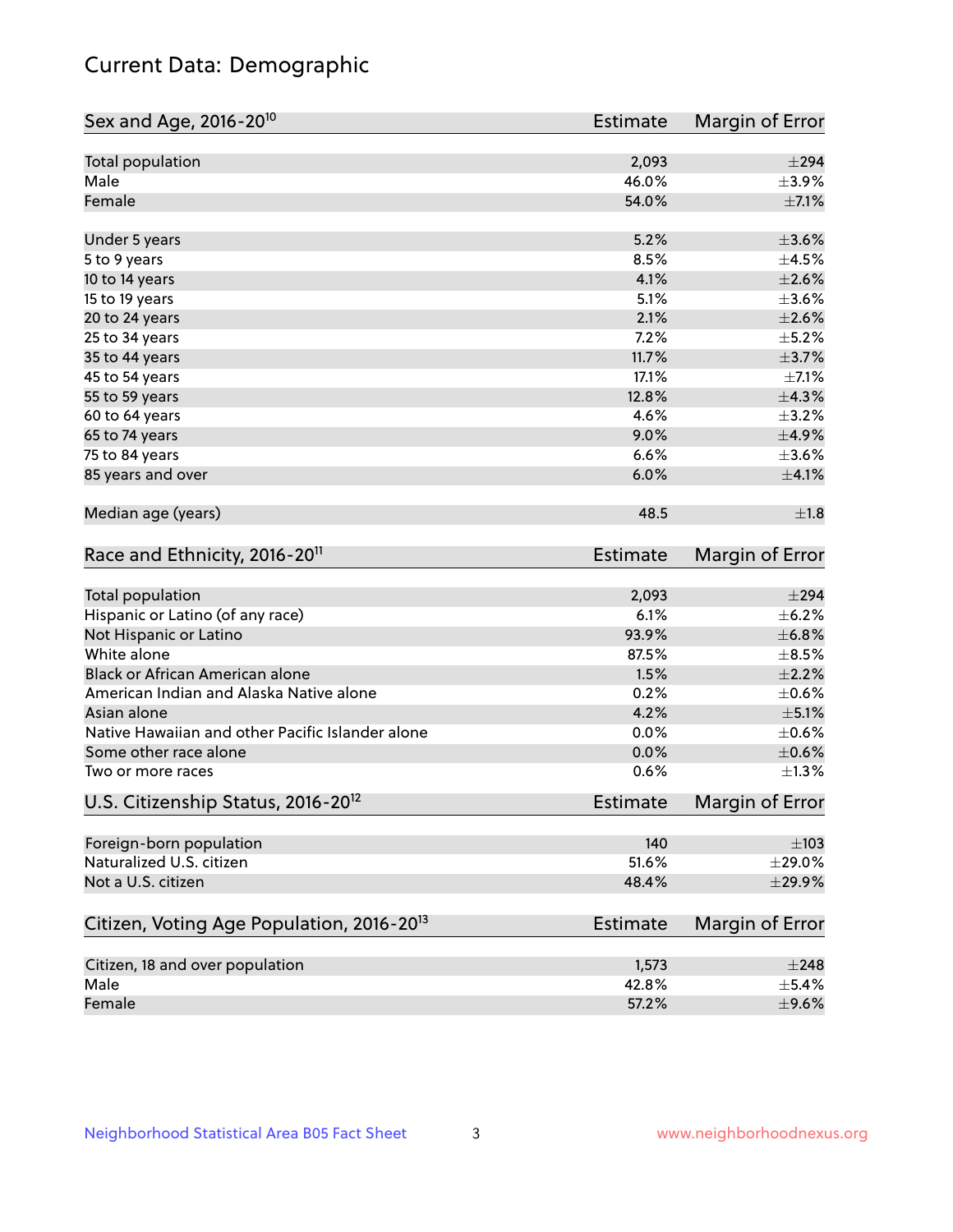## Current Data: Economic

| Income, 2016-20 <sup>14</sup>                           | <b>Estimate</b> | Margin of Error |
|---------------------------------------------------------|-----------------|-----------------|
| All households                                          | 756             | $\pm 104$       |
| Less than \$10,000                                      | 1.3%            | $\pm$ 3.1%      |
|                                                         | 0.0%            | ±1.8%           |
| \$10,000 to \$14,999<br>\$15,000 to \$24,999            |                 |                 |
|                                                         | 1.4%            | ±4.3%           |
| \$25,000 to \$34,999                                    | 1.6%            | $\pm$ 5.2%      |
| \$35,000 to \$49,999                                    | 4.3%            | $\pm$ 5.5%      |
| \$50,000 to \$74,999                                    | 1.3%            | $\pm$ 3.5%      |
| \$75,000 to \$99,999                                    | 4.8%            | $\pm$ 5.4%      |
| \$100,000 to \$149,999                                  | 16.4%           | $\pm$ 9.4%      |
| \$150,000 to \$199,999                                  | 5.7%            | $\pm$ 6.6%      |
| \$200,000 or more                                       | 63.3%           | $\pm$ 7.6%      |
| Median household income (dollars)                       | t               | t               |
| Mean household income (dollars)                         | \$387,224       | ± 61,602        |
| Households with earnings                                | 77.8%           | $\pm$ 7.3%      |
| Mean earnings (dollars)                                 | \$417,600       | $\pm$ 69,273    |
| Households with Social Security                         | 29.7%           | ±12.2%          |
| Mean Social Security income (dollars)                   | \$25,870        | ±4,492          |
| Households with retirement income                       | 25.2%           | $\pm$ 13.5%     |
| Mean retirement income (dollars)                        | \$53,053        | $\pm$ 27,758    |
| Households with Supplemental Security Income            | 2.5%            | $\pm$ 4.7%      |
| Mean Supplemental Security Income (dollars)             | \$0             | $\pm$ 0         |
| Households with cash public assistance income           | 2.5%            | $\pm$ 5.1%      |
| Mean cash public assistance income (dollars)            | \$0             | $\pm$ 0         |
| Households with Food Stamp/SNAP benefits in the past 12 | 0.0%            | $\pm1.8\%$      |
| months                                                  |                 |                 |
| Family households                                       | 593             | ±94             |
| Less than \$10,000                                      | 0.0%            | $\pm 2.3\%$     |
|                                                         | 0.0%            | $\pm 2.3\%$     |
| \$10,000 to \$14,999                                    |                 | $\pm$ 5.4%      |
| \$15,000 to \$24,999                                    | 1.7%            |                 |
| \$25,000 to \$34,999                                    | 0.0%            | $\pm$ 3.2%      |
| \$35,000 to \$49,999                                    | 1.0%            | $\pm$ 5.3%      |
| \$50,000 to \$74,999                                    | 0.0%            | $\pm$ 3.2%      |
| \$75,000 to \$99,999                                    | 2.9%            | $\pm$ 5.2%      |
| \$100,000 to \$149,999                                  | 12.7%           | $\pm$ 9.7%      |
| \$150,000 to \$199,999                                  | 5.7%            | $\pm$ 8.0%      |
| \$200,000 or more                                       | 76.0%           | $\pm$ 7.8%      |
| Median family income (dollars)                          | t               | t.              |
| Mean family income (dollars)                            | \$452,754       | ±72,382         |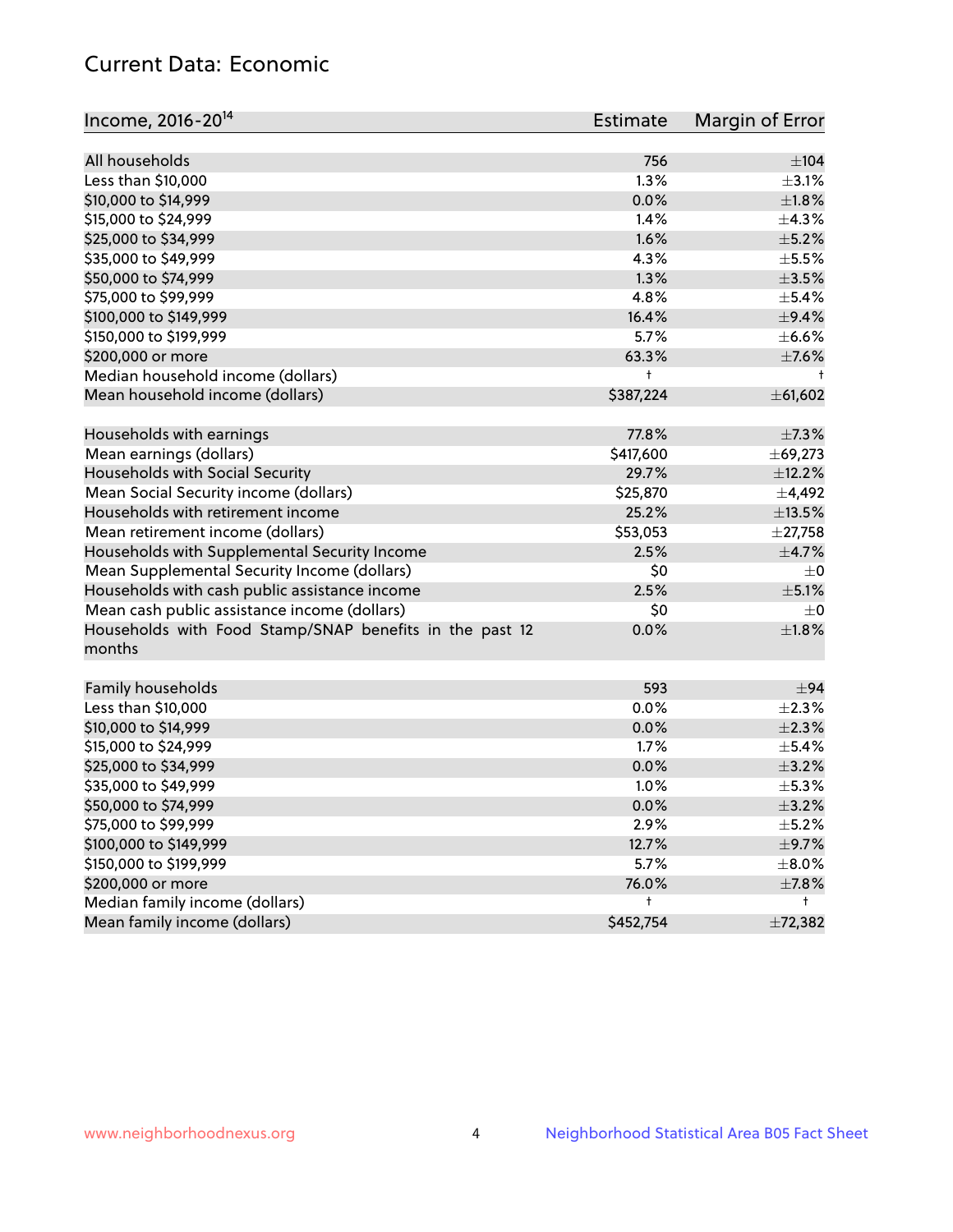## Current Data: Economic, continued...

| Income, 2016-20, continued <sup>15</sup>                              | <b>Estimate</b> | Margin of Error        |
|-----------------------------------------------------------------------|-----------------|------------------------|
|                                                                       |                 |                        |
| Nonfamily households                                                  | 163             | ±91                    |
| Median nonfamily income (dollars)                                     | \$106,879       | ±31,380                |
| Mean nonfamily income (dollars)                                       | \$149,455       | ±93,664                |
| Median earnings for workers (dollars)                                 | t               | $\ddagger$             |
| Median earnings for male full-time, year-round workers<br>(dollars)   | $\ddagger$      | $\ddagger$             |
| Median earnings for female full-time, year-round workers<br>(dollars) | \$75,079        | $±$ 20,901             |
| Per capita income (dollars)                                           | \$142,825       | $±$ 20,719             |
| Families Below Poverty Level, 2016-20 <sup>16</sup>                   | <b>Estimate</b> | <b>Margin of Error</b> |
|                                                                       |                 |                        |
| <b>All Families</b>                                                   | 593             | ±94                    |
| Percent below poverty                                                 | 0.0%            | $\pm 2.3\%$            |
| Families with related children under 18 years                         | 249             | $\pm$ 74               |
| Percent below poverty                                                 | 0.0%            | $\pm$ 9.4%             |
| Families with related children under 5 years only                     | 31              | ±41                    |
| Percent below poverty                                                 | 0.0%            | ±76.9%                 |
| Married couple families                                               | 536             | $\pm$ 87               |
| Percent below poverty                                                 | 0.0%            | $\pm 2.5\%$            |
| Married couple families with related children under 18 years          | 219             | $\pm$ 56               |
| Percent below poverty                                                 | $0.0\%$         | ±6.2%                  |
| Married couple families with related children under 5 years           | 31              | $\pm$ 31               |
| Percent below poverty                                                 | $0.0\%$         | ±44.4%                 |
| Families with female householder, no spouse present                   | 32              | $\pm$ 44               |
| Percent below poverty                                                 | 0.0%            | ±42.9%                 |
| Families with female householder, no spouse present with              | 24              | $+41$                  |
| related children under 18 years                                       |                 |                        |
| Percent below poverty                                                 | 0.0%            | ±56.8%                 |
| Families with female householder, no spouse present with              | 0               | $\pm$ 19               |
| related children under 5 years                                        |                 |                        |
| Percent below poverty                                                 | t               | $^{\dagger}$           |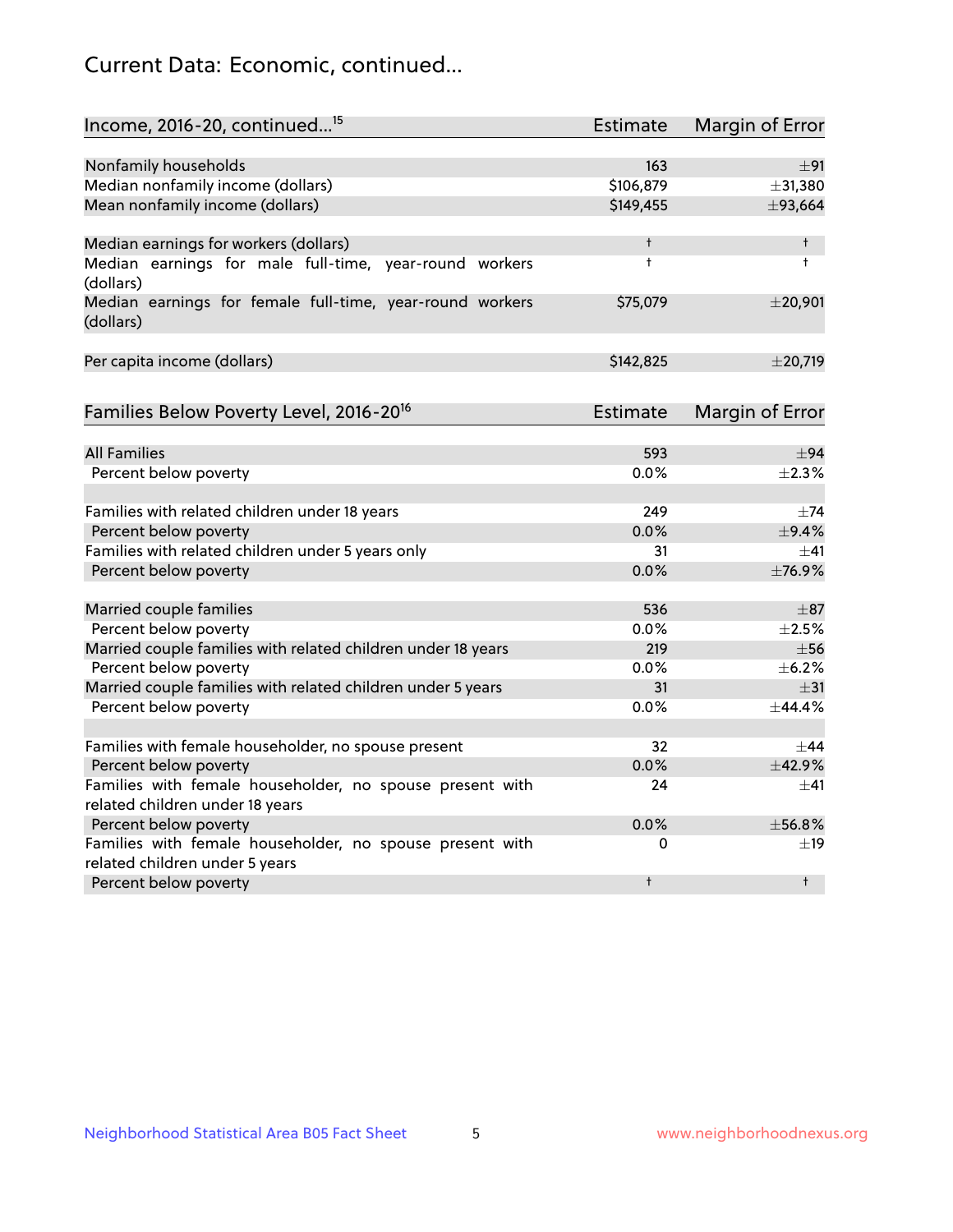## Current Data: Economic, continued...

| People Below Poverty Level, 2016-20 <sup>17</sup> | <b>Estimate</b> | Margin of Error |
|---------------------------------------------------|-----------------|-----------------|
|                                                   |                 |                 |
| Total population                                  | 1,956           | $\pm 275$       |
| Percent below poverty                             | 0.5%            | $+1.2%$         |
| Population under 18 years                         | 462             | $\pm 163$       |
| Percent below poverty                             | $0.0\%$         | ±10.2%          |
| Population 18 years and over                      | 1,494           | $\pm 262$       |
| Percent below poverty                             | 0.7%            | $\pm 3.6\%$     |
| Population 18 to 64 years                         | 1,161           | $+228$          |
| Percent below poverty                             | 0.3%            | $\pm$ 3.8%      |
| Population 65 years and over                      | 334             | ±130            |
| Percent below poverty                             | 1.8%            | $+9.6%$         |

| Poverty by Race/Ethnicity, 2016-20 <sup>18</sup> | <b>Estimate</b> | Margin of Error |  |
|--------------------------------------------------|-----------------|-----------------|--|
|                                                  |                 |                 |  |
| Non-Hispanic White population                    | 1,726           | $\pm 288$       |  |
| Percent below poverty                            | 0.6%            | $\pm$ 1.4%      |  |
| <b>Black population</b>                          | 12              | $\pm$ 35        |  |
| Percent below poverty                            | $0.0\%$         | ±117.8%         |  |
| Asian population                                 | 87              | $\pm 108$       |  |
| Percent below poverty                            | 0.0%            | $\pm$ 15.6%     |  |
| Hispanic or Latino population                    | 123             | ±130            |  |
| Percent below poverty                            | $0.0\%$         | ±11.1%          |  |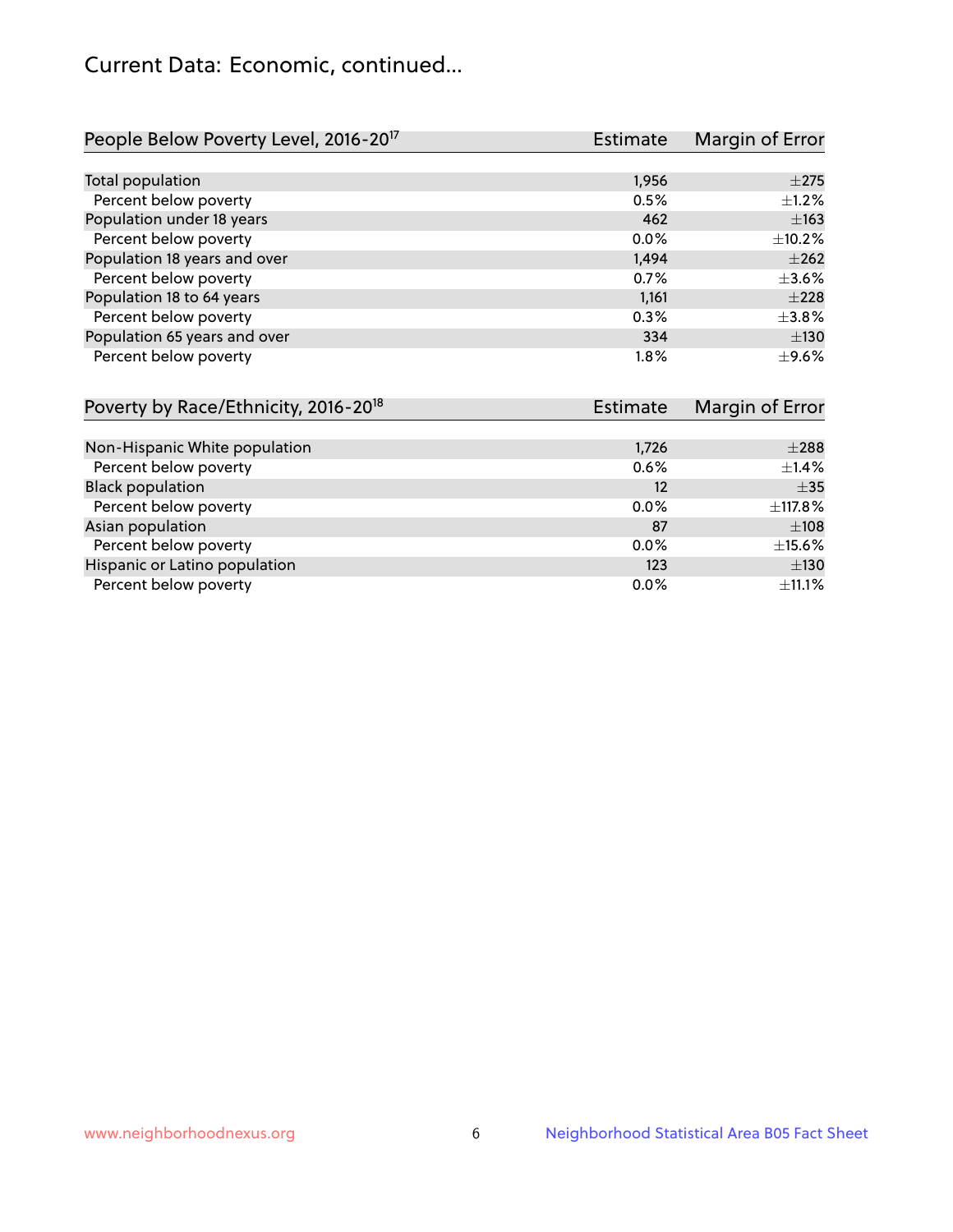# Current Data: Employment

| Employment Status, 2016-20 <sup>19</sup>                                    | <b>Estimate</b> | Margin of Error |
|-----------------------------------------------------------------------------|-----------------|-----------------|
|                                                                             |                 |                 |
| Population 16 years and over                                                | 1,675           | $\pm 289$       |
| In labor force                                                              | 55.3%           | $\pm$ 9.3%      |
| Civilian labor force                                                        | 55.3%           | $\pm$ 9.3%      |
| Employed                                                                    | 53.5%           | ±9.4%           |
| Unemployed                                                                  | 1.8%            | $\pm$ 4.7%      |
| <b>Armed Forces</b>                                                         | 0.0%            | $\pm 3.6\%$     |
| Not in labor force                                                          | 44.7%           | $\pm$ 8.8%      |
| Civilian labor force                                                        | 926             | $\pm 223$       |
| <b>Unemployment Rate</b>                                                    | 3.3%            | $\pm$ 8.4%      |
| Females 16 years and over                                                   | 950             | ±196            |
| In labor force                                                              | 40.7%           | ±16.1%          |
| Civilian labor force                                                        | 40.7%           | ±16.1%          |
| Employed                                                                    | 39.7%           | $\pm$ 16.0%     |
|                                                                             |                 |                 |
| Own children of the householder under 6 years                               | 140             | $\pm 65$        |
| All parents in family in labor force                                        | 23.2%           | ±32.1%          |
|                                                                             |                 |                 |
| Own children of the householder 6 to 17 years                               | 299             | $\pm$ 83        |
| All parents in family in labor force                                        | 35.4%           | ±30.9%          |
|                                                                             |                 |                 |
| Industry, 2016-20 <sup>20</sup>                                             | Estimate        | Margin of Error |
|                                                                             |                 |                 |
| Civilian employed population 16 years and over                              | 896             | ±221            |
| Agriculture, forestry, fishing and hunting, and mining                      | 0.0%            | $\pm 2.1\%$     |
| Construction                                                                | 3.0%            | $\pm$ 6.2%      |
| Manufacturing                                                               | 1.1%            | $\pm 2.7\%$     |
| Wholesale trade                                                             | 5.9%            | $\pm$ 7.2%      |
| Retail trade                                                                | 9.3%            | ±10.1%          |
| Transportation and warehousing, and utilities                               | 3.9%            | $\pm 4.5\%$     |
| Information                                                                 | 3.2%            | ±4.8%           |
| Finance and insurance, and real estate and rental and leasing               | 32.3%           | $\pm$ 6.1%      |
| Professional, scientific, and management, and administrative                | 26.3%           | $\pm$ 9.4%      |
| and waste management services                                               |                 |                 |
| Educational services, and health care and social assistance                 | 10.6%           | ±10.3%          |
| Arts, entertainment, and recreation, and accommodation and<br>food services | 0.7%            | $\pm 2.6\%$     |
| Other services, except public administration                                | 1.5%            | $\pm$ 3.6%      |
| Public administration                                                       | 2.2%            | $\pm$ 4.0%      |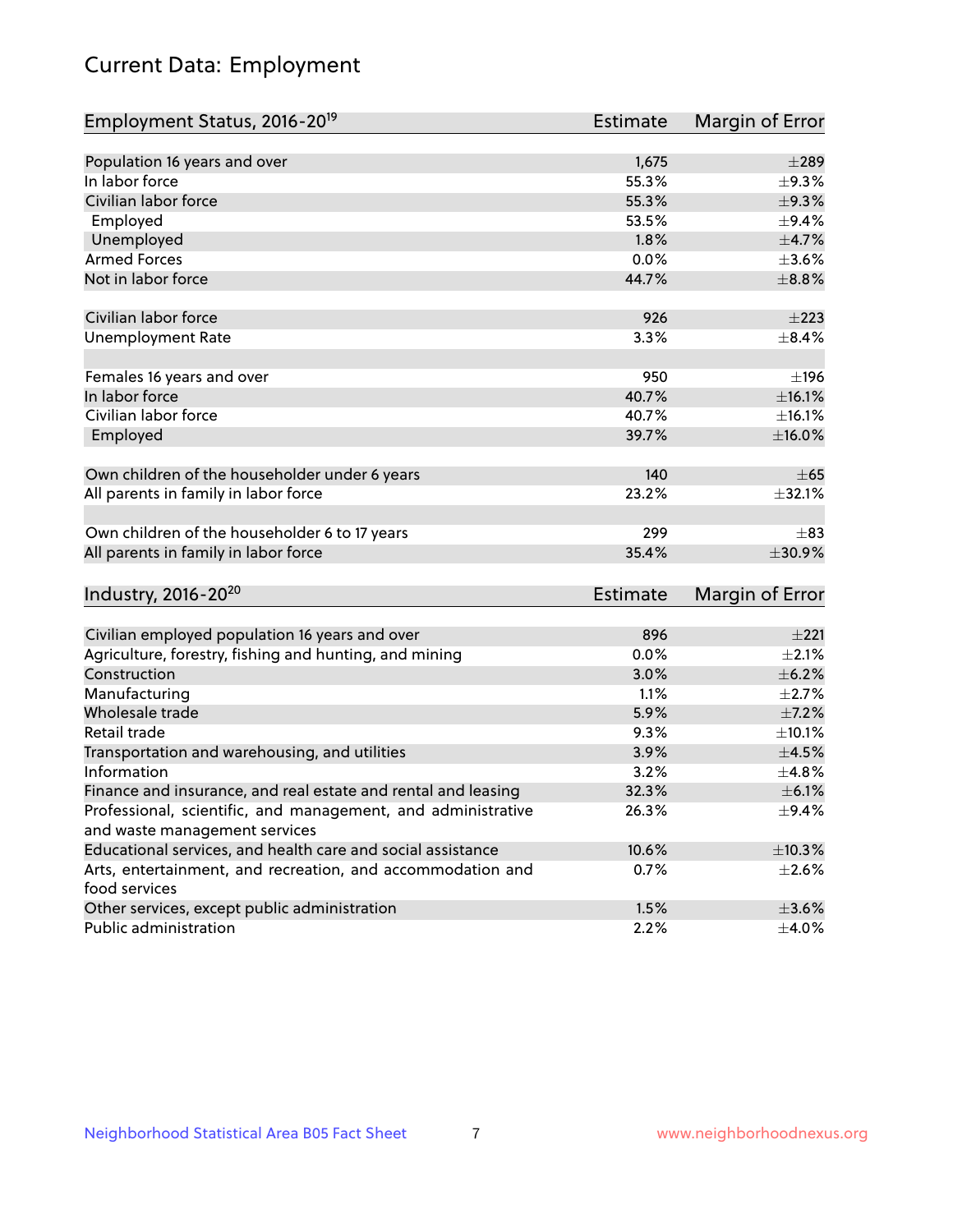# Current Data: Employment, continued...

| Occupation, 2016-20 <sup>21</sup>                                                                       | <b>Estimate</b> | Margin of Error |
|---------------------------------------------------------------------------------------------------------|-----------------|-----------------|
| Civilian employed population 16 years and over                                                          | 896             | $\pm 221$       |
| Management, business, science, and arts occupations                                                     | 73.7%           | $\pm$ 25.7%     |
| Service occupations                                                                                     | 1.8%            | $\pm 3.6\%$     |
| Sales and office occupations                                                                            | 20.4%           | $\pm$ 7.8%      |
| Natural resources, construction, and maintenance occupations                                            | 0.0%            | $\pm 2.2\%$     |
| Production, transportation, and material moving occupations                                             | 4.0%            | $\pm$ 6.3%      |
| Class of Worker, 2016-20 <sup>22</sup>                                                                  | <b>Estimate</b> | Margin of Error |
|                                                                                                         |                 | ±221            |
| Civilian employed population 16 years and over                                                          | 896<br>81.7%    | $\pm$ 25.4%     |
| Private wage and salary workers                                                                         |                 |                 |
| Government workers                                                                                      | 9.7%            | ±10.8%          |
| Self-employed in own not incorporated business workers                                                  | 6.8%            | $\pm$ 7.3%      |
| Unpaid family workers                                                                                   | 1.9%            | $\pm$ 3.9%      |
| Job Flows, 2019 <sup>23</sup>                                                                           |                 | 2019            |
|                                                                                                         |                 |                 |
| Total Jobs in Neighborhood Statistical Area                                                             |                 | 642             |
| Held by residents of Neighborhood Statistical Area                                                      |                 | 0.3%            |
| Held by non-residents of Neighborhood Statistical Area                                                  |                 | 99.7%           |
| Jobs by Industry Sector, 2019 <sup>24</sup>                                                             |                 | 2019            |
| Total Jobs in Neighborhood Statistical Area                                                             |                 | 642             |
| <b>Goods Producing sectors</b>                                                                          |                 | 1.4%            |
| Trade, Transportation, and Utilities sectors                                                            |                 | 3.1%            |
| All Other Services sectors                                                                              |                 | 95.5%           |
|                                                                                                         |                 |                 |
| Total Jobs in Neighborhood Statistical<br>held<br>by<br>Area<br>Neighborhood Statistical Area residents |                 | $\overline{2}$  |
| <b>Goods Producing sectors</b>                                                                          |                 | 0.0%            |
| Trade, Transportation, and Utilities sectors                                                            |                 | 0.0%            |
| All Other Services sectors                                                                              |                 | 100.0%          |
| Jobs by Earnings, 2019 <sup>25</sup>                                                                    |                 | 2019            |
| Total Jobs in Neighborhood Statistical Area                                                             |                 | 642             |
| Jobs with earnings \$1250/month or less                                                                 |                 | 19.2%           |
| Jobs with earnings \$1251/month to \$3333/month                                                         |                 | 46.4%           |
| Jobs with earnings greater than \$3333/month                                                            |                 | 34.4%           |
| Neighborhood Statistical<br>Jobs<br>in<br>Area<br>held<br>by<br>Total                                   |                 | 2               |
| Neighborhood Statistical Area residents                                                                 |                 |                 |
| Jobs with earnings \$1250/month or less                                                                 |                 | 0.0%            |
| Jobs with earnings \$1251/month to \$3333/month                                                         |                 | 0.0%            |
| Jobs with earnings greater than \$3333/month                                                            |                 | 100.0%          |
|                                                                                                         |                 |                 |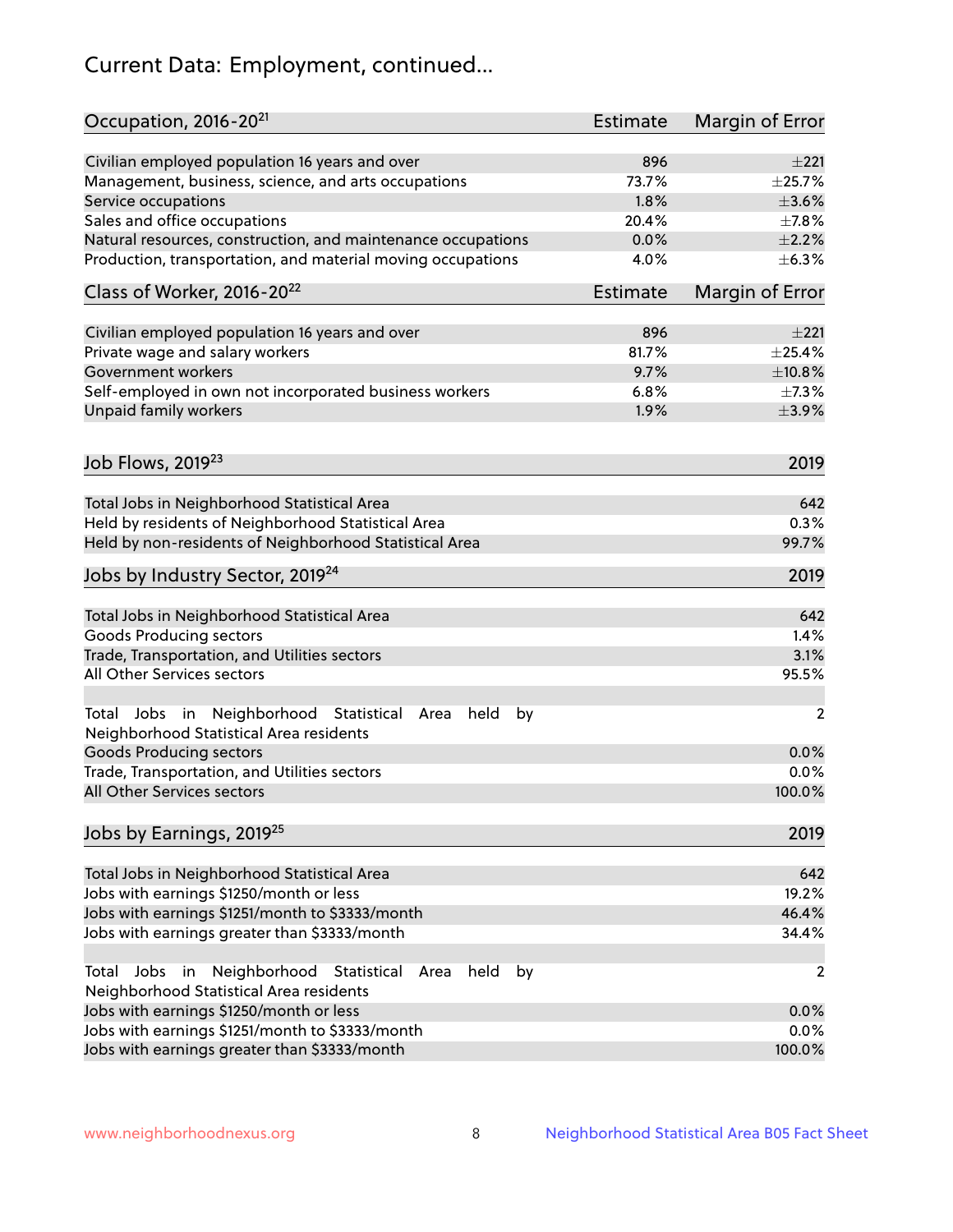## Current Data: Employment, continued...

| Jobs by Age of Worker, 2019 <sup>26</sup>                                                      | 2019   |
|------------------------------------------------------------------------------------------------|--------|
|                                                                                                |        |
| Total Jobs in Neighborhood Statistical Area                                                    | 642    |
| Jobs with workers age 29 or younger                                                            | 26.2%  |
| Jobs with workers age 30 to 54                                                                 | 46.7%  |
| Jobs with workers age 55 or older                                                              | 27.1%  |
|                                                                                                |        |
| Total Jobs in Neighborhood Statistical Area held by<br>Neighborhood Statistical Area residents | 2      |
| Jobs with workers age 29 or younger                                                            | 0.0%   |
| Jobs with workers age 30 to 54                                                                 | 0.0%   |
| Jobs with workers age 55 or older                                                              | 100.0% |

### Current Data: Education

| School Enrollment, 2016-20 <sup>27</sup>       | Estimate | Margin of Error |
|------------------------------------------------|----------|-----------------|
|                                                |          |                 |
| Population 3 years and over enrolled in school | 517      | $\pm 109$       |
| Nursery school, preschool                      | 15.1%    | $\pm$ 8.7%      |
| Kindergarten                                   | 10.6%    | $\pm$ 8.0%      |
| Elementary school (grades 1-8)                 | 36.1%    | ±19.3%          |
| High school (grades 9-12)                      | 20.4%    | $\pm$ 14.0%     |
| College or graduate school                     | 17.7%    | $\pm$ 15.4%     |

| Educational Attainment, 2016-20 <sup>28</sup> | <b>Estimate</b> | Margin of Error |
|-----------------------------------------------|-----------------|-----------------|
|                                               |                 |                 |
| Population 25 years and over                  | 1,571           | $\pm 285$       |
| Less than 9th grade                           | 0.2%            | $\pm 2.4\%$     |
| 9th to 12th grade, no diploma                 | 0.7%            | $\pm 2.4\%$     |
| High school graduate (includes equivalency)   | 2.7%            | $\pm 2.6\%$     |
| Some college, no degree                       | 13.2%           | $\pm$ 8.3%      |
| Associate's degree                            | 0.5%            | $\pm$ 1.7%      |
| Bachelor's degree                             | 53.7%           | $\pm1.8\%$      |
| Graduate or professional degree               | 28.9%           | $+8.2%$         |
|                                               |                 |                 |
| Percent high school graduate or higher        | 99.1%           | $\pm$ 24.5%     |
| Percent bachelor's degree or higher           | 82.6%           | $\pm$ 20.4%     |
|                                               |                 |                 |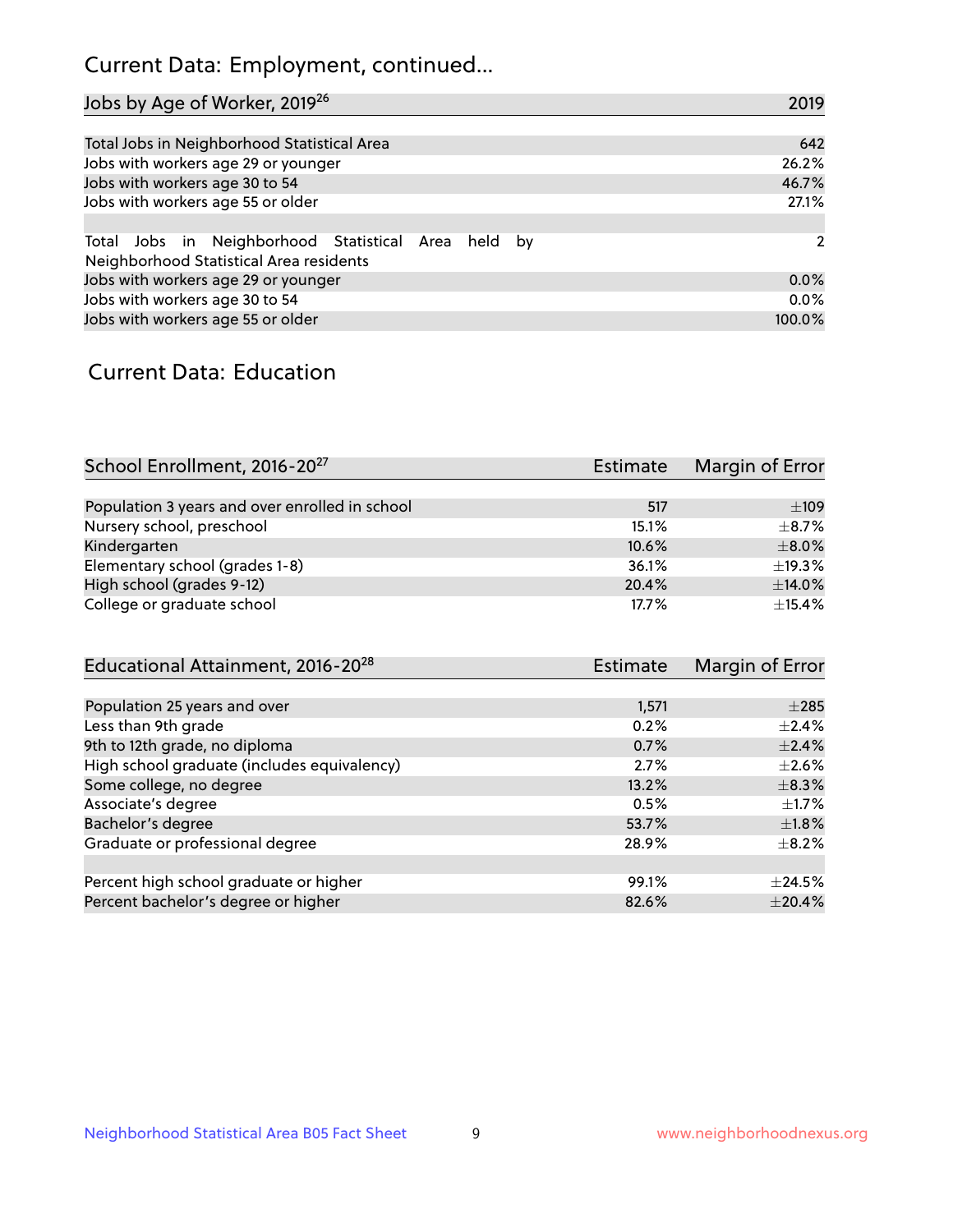## Current Data: Housing

| Households by Type, 2016-20 <sup>29</sup>            | <b>Estimate</b> | Margin of Error |
|------------------------------------------------------|-----------------|-----------------|
|                                                      |                 |                 |
| Total households                                     | 756             | ±104            |
| Family households (families)                         | 78.4%           | $\pm$ 6.3%      |
| With own children under 18 years                     | 29.1%           | $\pm$ 7.2%      |
| Married-couple family                                | 70.9%           | $\pm$ 6.0%      |
| With own children of the householder under 18 years  | 25.1%           | ±4.8%           |
| Male householder, no spouse present, family          | 3.3%            | $\pm$ 5.5%      |
| With own children of the householder under 18 years  | 0.8%            | $\pm 2.7\%$     |
| Female householder, no spouse present, family        | 4.2%            | $\pm$ 5.5%      |
| With own children of the householder under 18 years  | 3.2%            | $\pm$ 5.0%      |
| Nonfamily households                                 | 21.6%           | ±11.7%          |
| Householder living alone                             | 19.6%           | ±11.4%          |
| 65 years and over                                    | 16.9%           | ±10.7%          |
|                                                      |                 |                 |
| Households with one or more people under 18 years    | 32.9%           | $\pm$ 7.4%      |
| Households with one or more people 65 years and over | 31.2%           | $\pm$ 12.6%     |
|                                                      |                 |                 |
| Average household size                               | 2.59            | $\pm$ 0.09      |
| Average family size                                  | 2.98            | $\pm$ 0.28      |
| Housing Occupancy, 2016-20 <sup>30</sup>             | <b>Estimate</b> | Margin of Error |
| Total housing units                                  | 863             | $\pm$ 152       |
| Occupied housing units                               | 87.6%           | ±19.5%          |
| Vacant housing units                                 | 12.4%           | $\pm$ 15.5%     |
|                                                      |                 |                 |
| Homeowner vacancy rate                               | 9.9             | ±16.8           |
| Rental vacancy rate                                  | 0.0             | ±11.9           |
| Units in Structure, 2016-20 <sup>31</sup>            | Estimate        | Margin of Error |
|                                                      |                 |                 |
| Total housing units                                  | 863             | ±152            |
| 1-unit, detached                                     | 72.7%           | $\pm$ 10.2%     |
| 1-unit, attached                                     | 3.5%            | $\pm$ 7.1%      |
| 2 units                                              | 0.0%            | $\pm 1.6\%$     |
| 3 or 4 units                                         | 7.0%            | $\pm$ 5.9%      |
| 5 to 9 units                                         | 1.2%            | $\pm 2.7\%$     |
| 10 to 19 units                                       | 0.0%            | ±1.6%           |
| 20 or more units                                     | 13.4%           | $\pm$ 6.1%      |
| Mobile home                                          | 2.2%            | $\pm 4.5\%$     |
| Boat, RV, van, etc.                                  | $0.0\%$         | $\pm$ 1.6%      |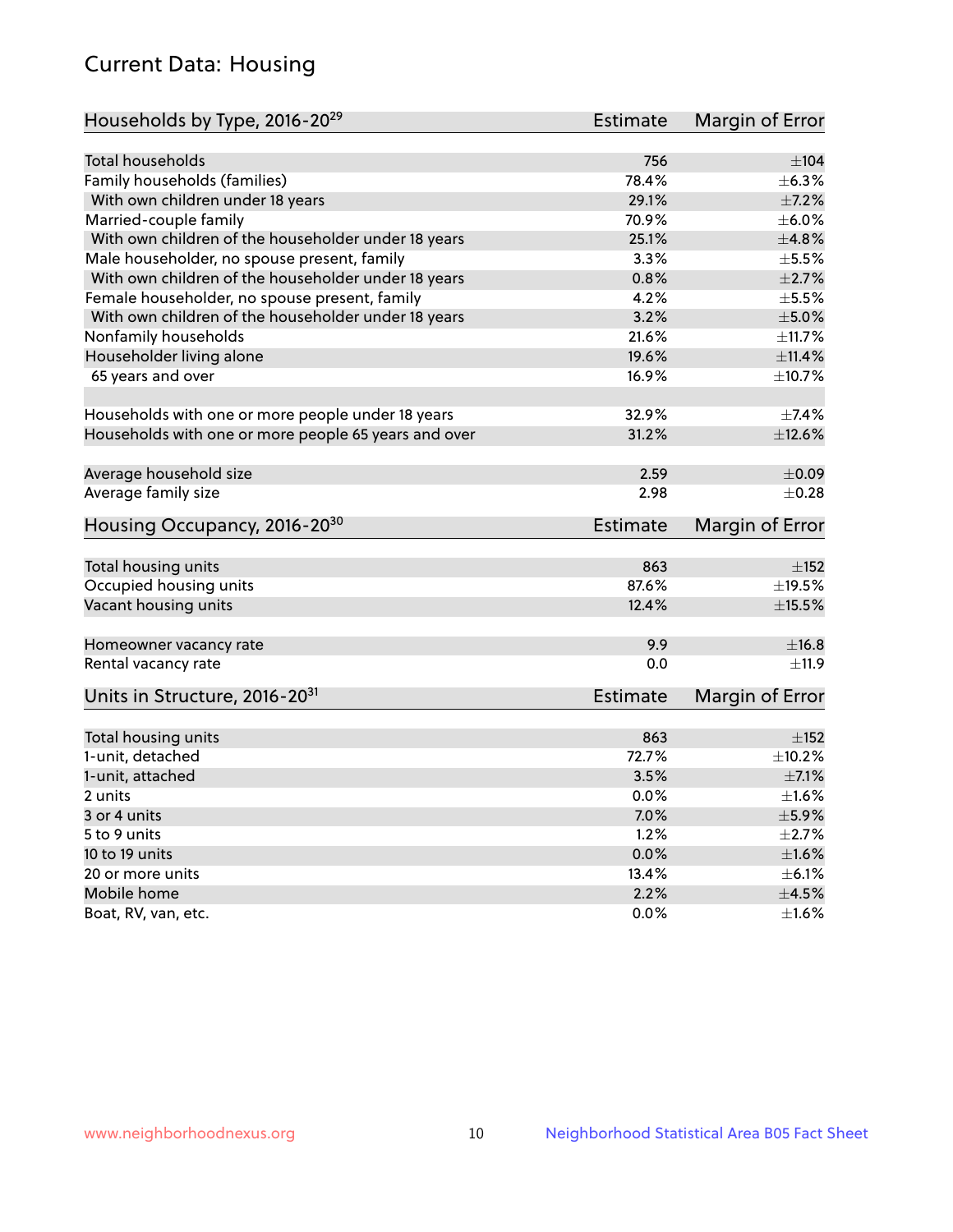## Current Data: Housing, continued...

| Year Structure Built, 2016-20 <sup>32</sup>    | <b>Estimate</b> | Margin of Error |
|------------------------------------------------|-----------------|-----------------|
| Total housing units                            | 863             | $\pm$ 152       |
| Built 2014 or later                            | 6.2%            | $\pm$ 6.6%      |
| Built 2010 to 2013                             | 8.8%            | ±6.8%           |
| Built 2000 to 2009                             | 14.9%           | ±10.2%          |
| Built 1990 to 1999                             | 13.6%           | $\pm$ 8.1%      |
| Built 1980 to 1989                             | 3.5%            | $\pm$ 4.6%      |
| Built 1970 to 1979                             | 9.0%            | $\pm$ 12.6%     |
| Built 1960 to 1969                             | 8.3%            | $\pm$ 4.7%      |
| Built 1950 to 1959                             | 15.0%           | $\pm$ 7.8%      |
| Built 1940 to 1949                             | 7.9%            | ±6.8%           |
| Built 1939 or earlier                          | 13.0%           | $\pm$ 9.0%      |
| Housing Tenure, 2016-2033                      | <b>Estimate</b> | Margin of Error |
| Occupied housing units                         | 756             | $\pm 104$       |
| Owner-occupied                                 | 84.9%           | ±6.8%           |
| Renter-occupied                                | 15.1%           | ±6.8%           |
| Average household size of owner-occupied unit  | 2.79            | $\pm$ 0.62      |
| Average household size of renter-occupied unit | 1.47            | $\pm$ 0.40      |
| Residence 1 Year Ago, 2016-20 <sup>34</sup>    | <b>Estimate</b> | Margin of Error |
| Population 1 year and over                     | 2,082           | $\pm 293$       |
| Same house                                     | 87.8%           | $\pm$ 9.2%      |
| Different house in the U.S.                    | 12.2%           | $\pm$ 7.7%      |
| Same county                                    | 7.0%            | $\pm$ 5.9%      |
| Different county                               | 5.2%            | $\pm$ 5.1%      |
| Same state                                     | 1.2%            | $\pm 2.4\%$     |
| Different state                                | 4.0%            | $\pm 4.5\%$     |
| Abroad                                         | 0.0%            | $\pm$ 0.7%      |
| Value of Housing Unit, 2016-20 <sup>35</sup>   | <b>Estimate</b> | Margin of Error |
| Owner-occupied units                           | 642             | $\pm$ 102       |
| Less than \$50,000                             | 3.0%            | $\pm$ 8.2%      |
| \$50,000 to \$99,999                           | 0.8%            | $\pm$ 5.1%      |
| \$100,000 to \$149,999                         | 1.4%            | $\pm$ 3.9%      |
| \$150,000 to \$199,999                         | 4.4%            | $\pm$ 7.4%      |
| \$200,000 to \$299,999                         | 2.3%            | $\pm$ 5.4%      |
| \$300,000 to \$499,999                         | 3.1%            | ±6.8%           |
| \$500,000 to \$999,999                         | 33.0%           | ±13.1%          |
| \$1,000,000 or more                            | 51.9%           | $\pm$ 18.1%     |
| Mortgage Status, 2016-20 <sup>36</sup>         | <b>Estimate</b> | Margin of Error |
| Owner-occupied units                           | 642             | $\pm$ 102       |
| Housing units with a mortgage                  | 58.2%           | $\pm$ 15.0%     |
| Housing units without a mortgage               | 41.8%           | $\pm$ 18.1%     |

Neighborhood Statistical Area B05 Fact Sheet 11 11 www.neighborhoodnexus.org

Housing units without a mortgage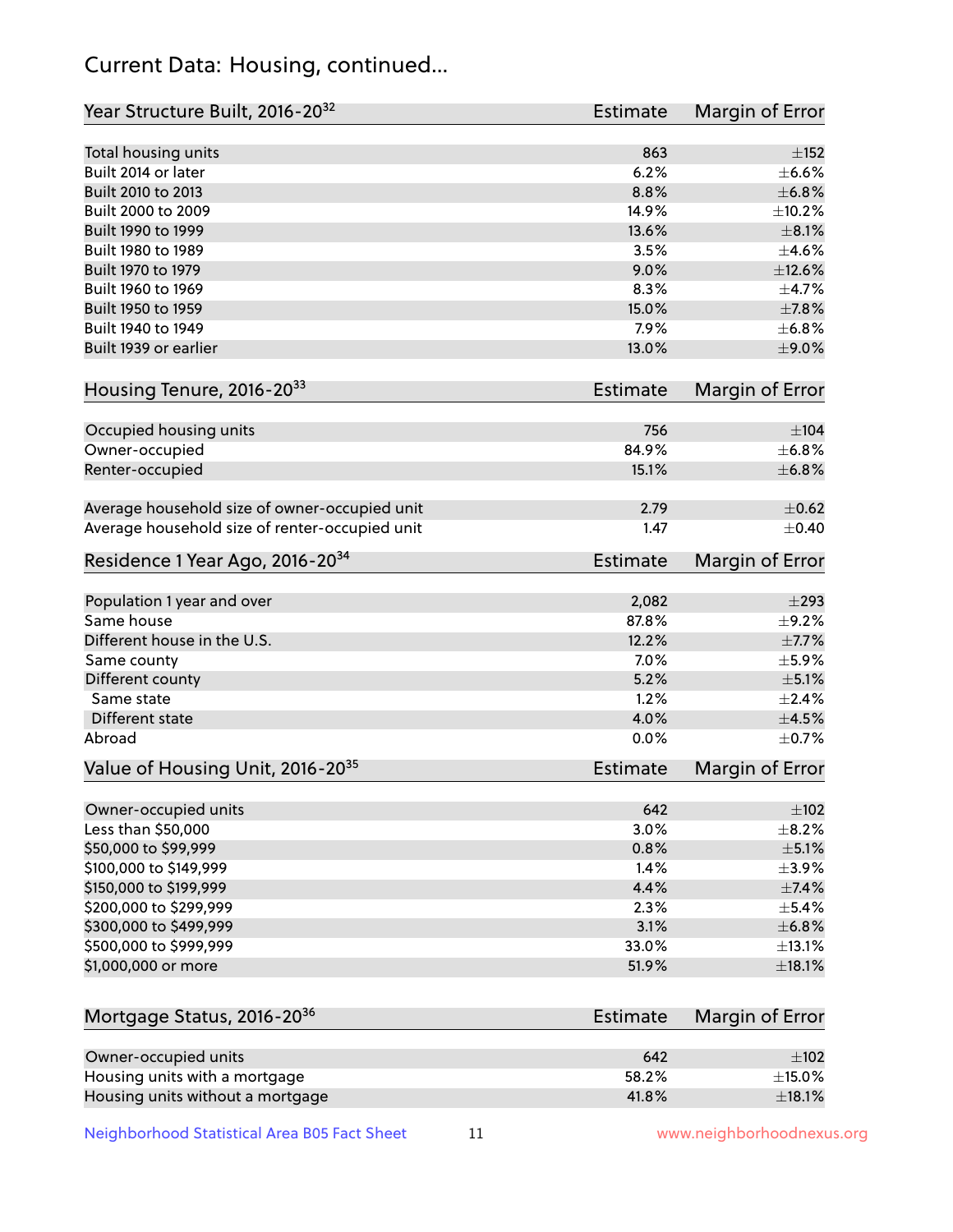## Current Data: Housing, continued...

| Selected Monthly Owner Costs, 2016-20 <sup>37</sup> | Estimate   | Margin of Error |
|-----------------------------------------------------|------------|-----------------|
|                                                     |            |                 |
| Housing units with a mortgage                       | 374        | ±113            |
| Less than \$300                                     | 0.0%       | $\pm$ 5.1%      |
| \$300 to \$499                                      | 0.0%       | $\pm$ 5.1%      |
| \$500 to \$999                                      | 5.1%       | ±12.5%          |
| \$1,000 to \$1,499                                  | 0.0%       | $\pm$ 5.1%      |
| \$1,500 to \$1,999                                  | 5.5%       | $\pm$ 9.0%      |
| \$2,000 to \$2,999                                  | 15.3%      | ±15.7%          |
| \$3,000 or more                                     | 74.0%      | $\pm$ 15.7%     |
|                                                     |            |                 |
| Median (dollars)                                    | $\ddagger$ | $\ddagger$      |
|                                                     |            |                 |
| Housing units without a mortgage                    | 268        | ±124            |
| Less than \$150                                     | 0.0%       | $\pm$ 7.2%      |
| \$150 to \$249                                      | 0.0%       | $\pm$ 7.2%      |
| \$250 to \$349                                      | 4.4%       | ±14.5%          |
| \$350 to \$499                                      | 0.0%       | $\pm$ 7.2%      |
| \$500 to \$699                                      | 5.8%       | ±11.6%          |
| \$700 or more                                       | 89.7%      | ±14.7%          |
|                                                     |            |                 |
| Median (dollars)                                    | t          | $\ddagger$      |

| Selected Monthly Owner Costs as a Percentage of | <b>Estimate</b> | Margin of Error |
|-------------------------------------------------|-----------------|-----------------|
| Household Income, 2016-2038                     |                 |                 |
|                                                 |                 |                 |
| Housing units with a mortgage <sup>39</sup>     | 370             | $\pm$ 135       |
| Less than 20.0 percent                          | 64.3%           | $\pm$ 18.4%     |
| 20.0 to 24.9 percent                            | 14.8%           | ±12.3%          |
| 25.0 to 29.9 percent                            | 7.4%            | $\pm$ 9.7%      |
| 30.0 to 34.9 percent                            | 5.1%            | $\pm$ 7.9%      |
| 35.0 percent or more                            | 8.4%            | $\pm$ 9.1%      |
|                                                 |                 |                 |
| Housing units without a mortgage <sup>40</sup>  | 268             | $\pm$ 133       |
| Less than 10.0 percent                          | 66.1%           | $\pm 22.0\%$    |
| 10.0 to 14.9 percent                            | 19.8%           | $\pm$ 19.1%     |
| 15.0 to 19.9 percent                            | 0.0%            | $\pm$ 5.1%      |
| 20.0 to 24.9 percent                            | $0.0\%$         | $\pm$ 5.1%      |
| 25.0 to 29.9 percent                            | 0.0%            | $\pm$ 5.1%      |
| 30.0 to 34.9 percent                            | 2.3%            | $\pm$ 7.6%      |
| 35.0 percent or more                            | $11.8\%$        | $\pm$ 16.3%     |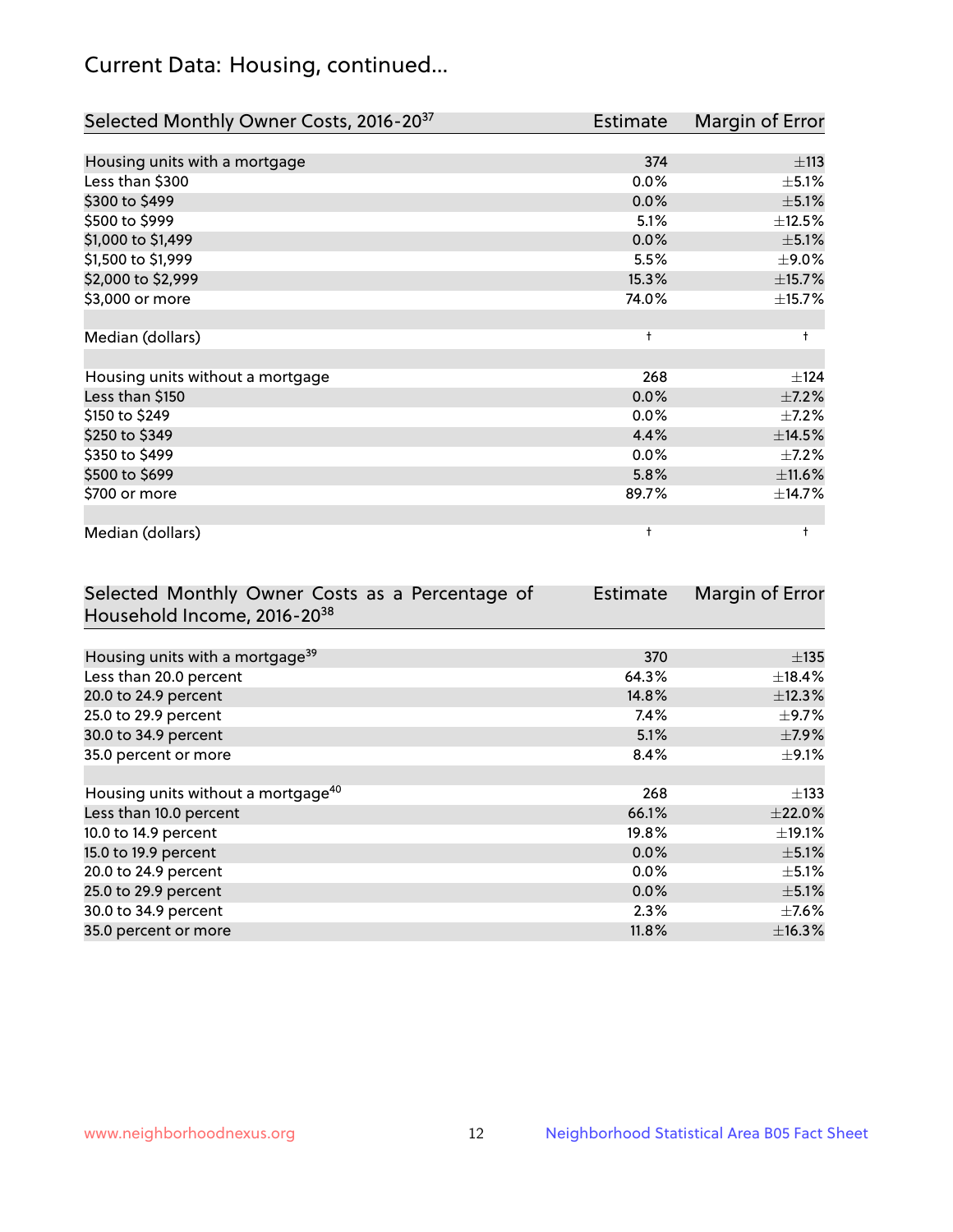## Current Data: Housing, continued...

| Gross Rent, 2016-2041                           | Estimate        | Margin of Error |
|-------------------------------------------------|-----------------|-----------------|
|                                                 |                 |                 |
| Occupied units paying rent                      | 81              | $\pm$ 52        |
| Less than \$200                                 | 0.0%            | ±29.0%          |
| \$200 to \$499                                  | 0.0%            | ±41.1%          |
| \$500 to \$749                                  | 0.0%            | ±37.5%          |
| \$750 to \$999                                  | 0.0%            | $\pm 29.0\%$    |
| \$1,000 to \$1,499                              | 29.9%           | $\pm$ 37.7%     |
| \$1,500 to \$1,999                              | 37.1%           | ±27.8%          |
| \$2,000 or more                                 | 33.0%           | ±42.5%          |
| Median (dollars)                                | \$1,771         | $\pm 616$       |
|                                                 |                 |                 |
| No rent paid                                    | 33              | ±42             |
|                                                 |                 |                 |
| Gross Rent as a Percentage of Household Income, | <b>Estimate</b> | Margin of Error |
| $2016 - 20^{42}$                                |                 |                 |
|                                                 |                 |                 |
| Occupied units paying rent <sup>43</sup>        | 81              | $\pm 63$        |
| Less than 15.0 percent                          | 53.6%           | ±23.6%          |
| 15.0 to 19.9 percent                            | 0.1%            | $\pm$ 17.1%     |
| 20.0 to 24.9 percent                            | 0.1%            | ±16.9%          |
| 25.0 to 29.9 percent                            | 0.0%            | ±16.8%          |
| 30.0 to 34.9 percent                            | 17.0%           | $\pm 27.0\%$    |
| 35.0 percent or more                            | 29.1%           | ±37.7%          |

## Current Data: Transportation

| Commuting to Work, 2016-20 <sup>44</sup>  | Estimate | Margin of Error |
|-------------------------------------------|----------|-----------------|
|                                           |          |                 |
| Workers 16 years and over                 | 861      | ±194            |
| Car, truck, or van - drove alone          | 75.5%    | $\pm 2.9\%$     |
| Car, truck, or van - carpooled            | 1.7%     | $\pm 3.6\%$     |
| Public transportation (excluding taxicab) | $0.0\%$  | $\pm 1.6\%$     |
| Walked                                    | $0.0\%$  | $\pm$ 1.6%      |
| Other means                               | 1.9%     | $\pm$ 3.3%      |
| Worked at home                            | 20.9%    | ±18.4%          |
|                                           |          |                 |
| Mean travel time to work (minutes)        | 25.2     | $\pm$ 4.7       |

| Access to a Vehicle, 2016-20 <sup>45</sup> | Estimate | Margin of Error |
|--------------------------------------------|----------|-----------------|
|                                            |          |                 |
| Occupied housing units                     | 756      | ±104            |
| No vehicles available                      | 2.9%     | $+5.7%$         |
| 1 vehicle available                        | 24.8%    | $\pm$ 10.9%     |
| 2 vehicles available                       | 47.4%    | ±12.3%          |
| 3 or more vehicles available               | 24.9%    | $\pm$ 13.5%     |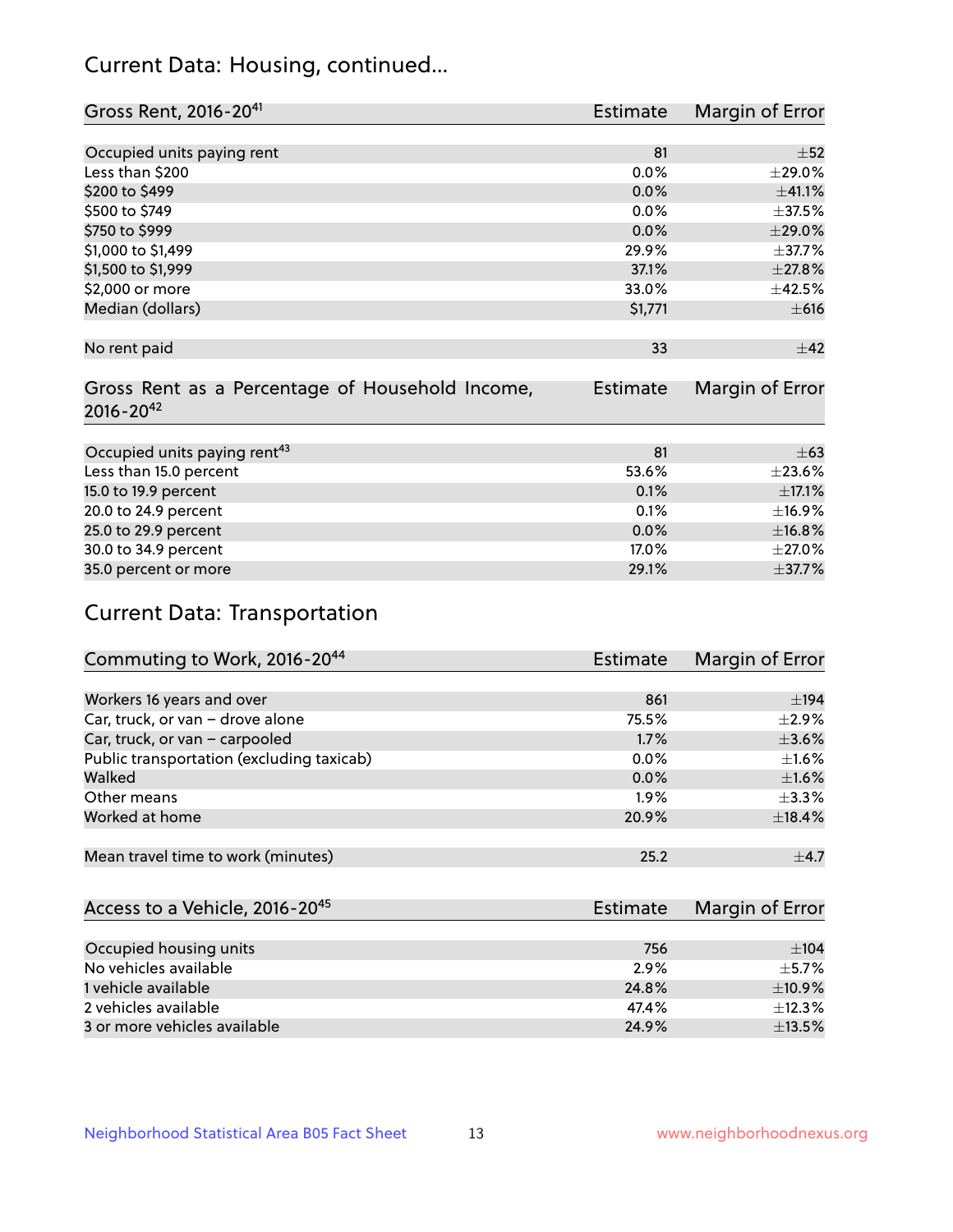## Current Data: Health

| Health Insurance coverage, 2016-2046                    | <b>Estimate</b> | Margin of Error |
|---------------------------------------------------------|-----------------|-----------------|
|                                                         |                 |                 |
| Civilian Noninstitutionalized Population                | 1,957           | $\pm 275$       |
| With health insurance coverage                          | 98.7%           | $\pm 1.6\%$     |
| With private health insurance coverage                  | 95.0%           | $\pm$ 3.1%      |
| With public health coverage                             | 16.8%           | $\pm$ 7.3%      |
| No health insurance coverage                            | 1.3%            | $\pm 2.5\%$     |
| Civilian Noninstitutionalized Population Under 19 years | 479             | $\pm$ 479       |
| No health insurance coverage                            | 2.8%            | $\pm$ 7.0%      |
|                                                         |                 |                 |
| Civilian Noninstitutionalized Population 19 to 64 years | 1,144           | $\pm 208$       |
| In labor force:                                         | 879             | $\pm 204$       |
| Employed:                                               | 849             | $\pm 202$       |
| With health insurance coverage                          | 100.0%          | ±33.6%          |
| With private health insurance coverage                  | 100.0%          | $\pm$ 33.6%     |
| With public coverage                                    | 0.0%            | $\pm1.6\%$      |
| No health insurance coverage                            | 0.0%            | $\pm1.6\%$      |
| Unemployed:                                             | 31              | $+202$          |
| With health insurance coverage                          | 100.0%          | $\pm$ 0.0%      |
| With private health insurance coverage                  | 100.0%          | $\pm$ 0.0%      |
| With public coverage                                    | 0.0%            | ±44.5%          |
| No health insurance coverage                            | 0.0%            | ±44.5%          |
|                                                         |                 |                 |
| Not in labor force:                                     | 265             | $\pm$ 83        |
| With health insurance coverage                          | 95.5%           | ±11.6%          |
| With private health insurance coverage                  | 94.0%           | ±12.0%          |
| With public coverage                                    | 3.4%            | $\pm$ 8.3%      |
| No health insurance coverage                            | 4.5%            | $\pm$ 9.6%      |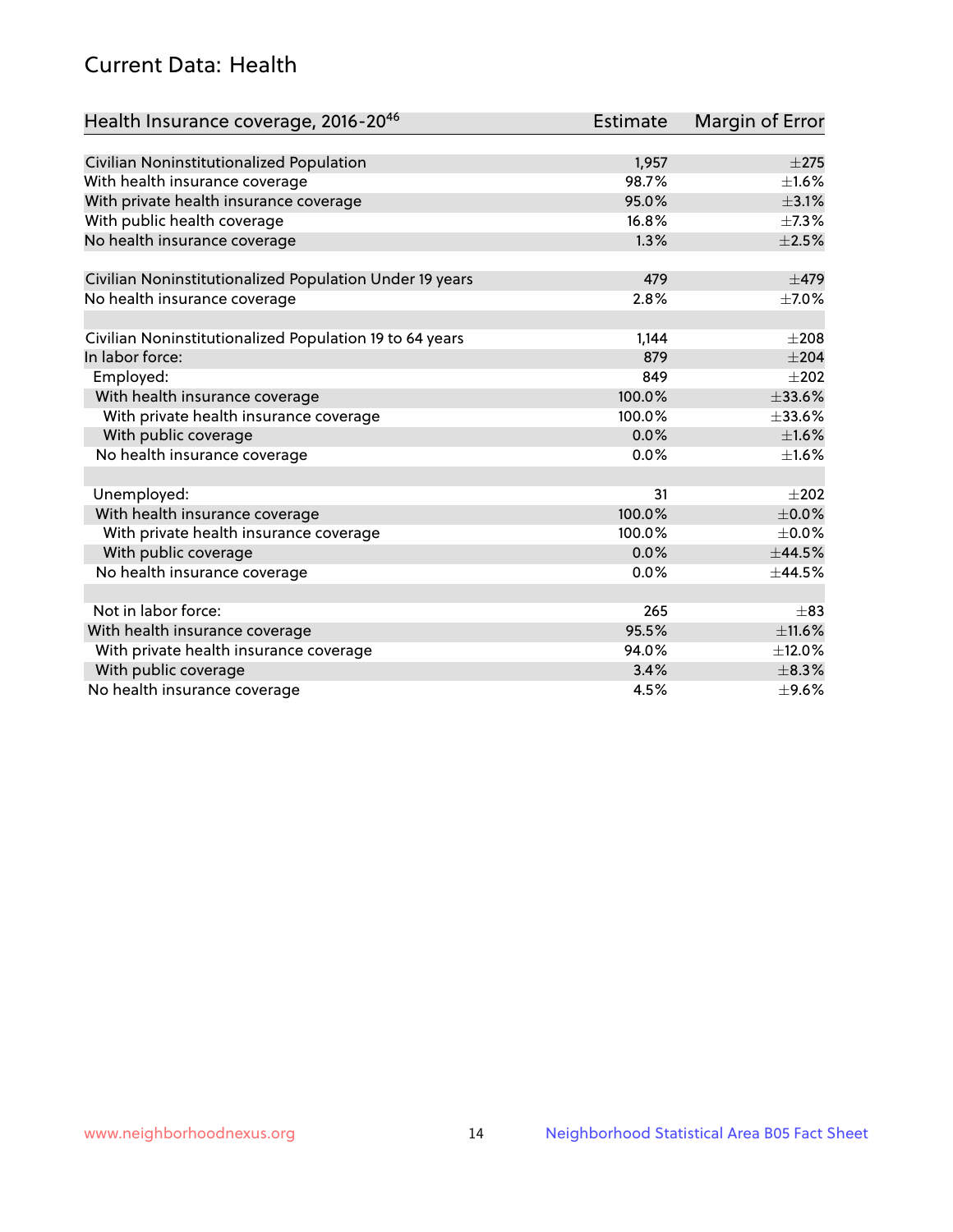#### Notes:

- 1. Source: U.S. Census Bureau, Decennial Census 2000, SF1 tables P8, P12; American Community Survey, tables B01001, B03002
- 2. This category includes Pacific Islanders, Native Americans and Alaska Natives, people who identify as some other race, and those who identify as bi/multi racial.
- 3. Source: U.S. Census Bureau, Decennial Census 2000, SF1 tables P15, P16, P18, P19; American Community Survey, tables B11001, B11005, B11003
- 4. Source: U.S. Census Bureau, Decennial Census 2000, SF3 table P37; American Community Survey, table B15002
- 5. Source: U.S. Census Bureau, Longitudinal Employer-Household Dynamics Residential Area Characteristics, Table JT01 (Primary Jobs); Workplace Area Characteristics, Table JT00 (All Jobs)
- 6. Source: U.S. Census Bureau, Decennial Census 2000, SF3 tables P52, P87; American Community Survey, tables B19001, B17001
- 7. Source: U.S. Census Bureau, Decennial Census 2000, SF1 tables H3, H4; American Community Survey, tables B25002, B25009
- 8. Source: U.S. Census Bureau, Decennial Census 2000, SF3 table H44; American Community Survey, tables B25044
- 9. Source: Atlanta Police Department, COBRA; U.S. Census Bureau, American Community Survey, table B01001
- 10. Source: U.S. Census Bureau, American Community Survey, table B01001
- 11. Source: U.S. Census Bureau, American Community Survey, table B03002
- 12. Source: U.S. Census Bureau, American Community Survey, table B05002
- 13. Source: U.S. Census Bureau, American Community Survey, table B05003
- 14. Source: U.S. Census Bureau, American Community Survey, tables B19001, B19025, B19051, B19061, B19055, B19065, B19059, B19069, B19056, B19066, B19057, B19067, B22001, B19101, B19127
- 15. Source: U.S. Census Bureau, American Community Survey, tables B19201, B19214, B20017, B19313
- 16. Source: U.S. Census Bureau, American Community Survey, table B17010
- 17. Source: U.S. Census Bureau, American Community Survey, tables B17001, B17006, B17021, B17007. Table totals may be lower than the total population, as they are based on the population for whom poverty status is determined.
- 18. Source: U.S. Census Bureau, American Community Survey, B17001H, B17001B, B17001D, B17001I. Table totals may be lower than the total population, as they are based on the population for whom poverty status is determined.
- 19. Source: U.S. Census Bureau, American Community Survey, tables B23001, B23008
- 20. Source: U.S. Census Bureau, American Community Survey, table C24030
- 21. Source: U.S. Census Bureau, American Community Survey, table C24010
- 22. Source: U.S. Census Bureau, American Community Survey, table B24080
- 23. Source: U.S. Census Bureau, Longitudinal Employer-Household Dynamics Origin-Destination Data, Tables JT00 Main and JT00 Aux
- 24. Source: U.S. Census Bureau, Longitudinal Employer-Household Dynamics Origin-Destination Data, Tables JT00 Main and JT00 Aux
- 25. Source: U.S. Census Bureau, Longitudinal Employer-Household Dynamics Origin-Destination Data, Tables JT00 Main and JT00 Aux
- 26. Source: U.S. Census Bureau, Longitudinal Employer-Household Dynamics Origin-Destination Data, Tables JT00 Main and JT00 Aux
- 27. Source: U.S. Census Bureau, American Community Survey, table B14001
- 28. Source: U.S. Census Bureau, American Community Survey, table B15002
- 29. Source: U.S. Census Bureau, American Community Survey, tables B11001, B11003, B11007, B11005, B09019
- 30. Source: U.S. Census Bureau, American Community Survey, tables B25002, B25003, B25004
- 31. Source: U.S. Census Bureau, American Community Survey, table B25024
- 32. Source: U.S. Census Bureau, American Community Survey, table B25034
- 33. Source: U.S. Census Bureau, American Community Survey, tables B25009, B25008, B25003
- 34. Source: U.S. Census Bureau, American Community Survey, table B07003
- 35. Source: U.S. Census Bureau, American Community Survey, table B25075. This value is self-reported and may differ from home values as determined by the County Tax Assessor.
- 36. Source: U.S. Census Bureau, American Community Survey, table B25081
- 37. Source: U.S. Census Bureau, American Community Survey, table B25087
- 38. Source: U.S. Census Bureau, American Community Survey, table B25091
- 39. Excludes units where Selected Monthly Owner Costs as a Percentage of Income cannot be computed.
- 40. Excludes units where Selected Monthly Owner Costs as a Percentage of Income cannot be computed.
- 41. Source: U.S. Census Bureau, American Community Survey, table B25063
- 42. Source: U.S. Census Bureau, American Community Survey, table B25070
- 43. Excludes units where Gross Rent as a Percentage of Income cannot be computed.
- 44. Source: U.S. Census Bureau, American Community Survey, tables B08101, B08013
- 45. Source: U.S. Census Bureau, American Community Survey, table B25044
- 46. Source: U.S. Census Bureau, American Community Survey, tables B18135, B27011

The dagger (†) symbol denotes values that cannot be computed.